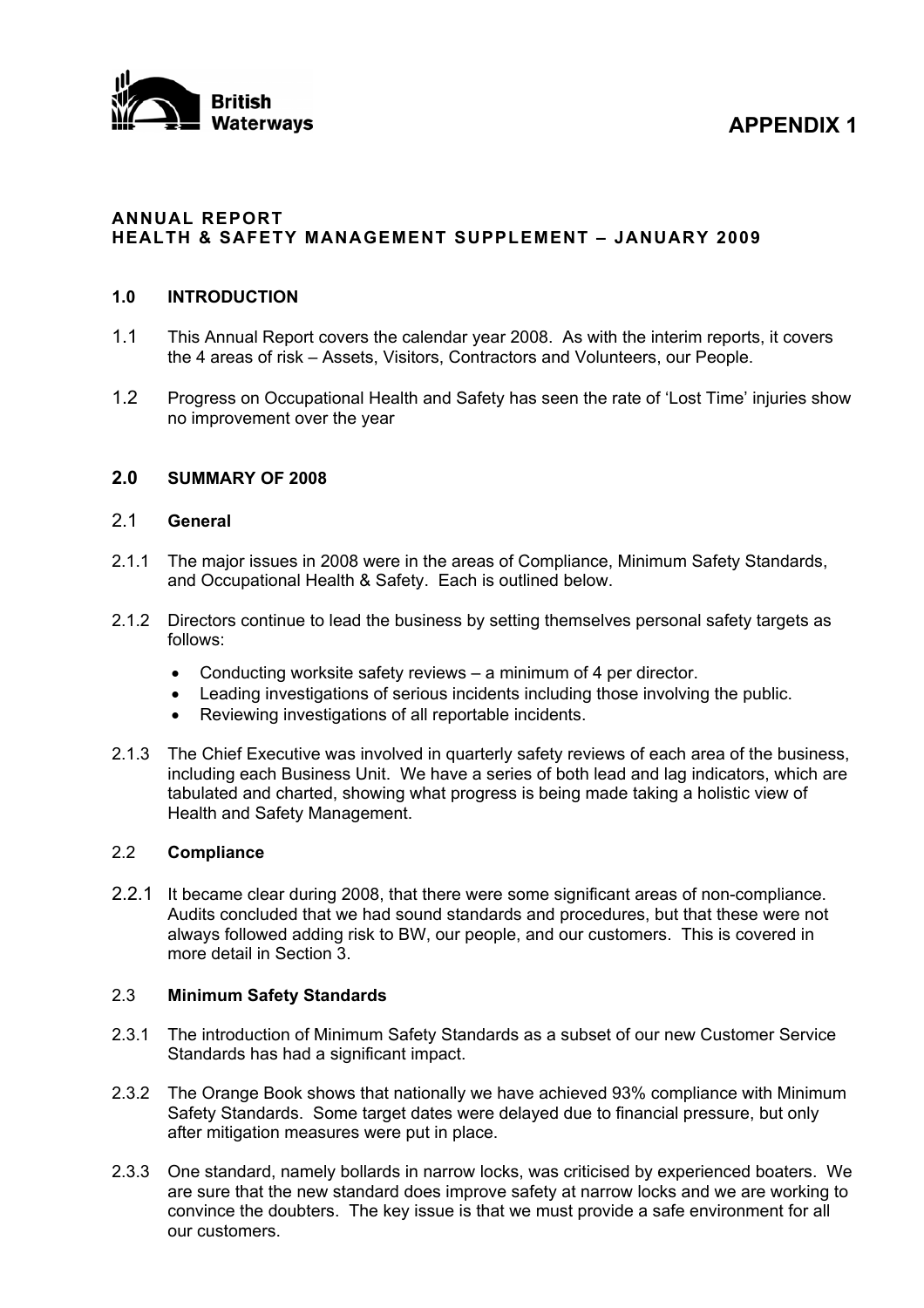## 2.4 **Occupational Health and Safety**

- 2.4.1 The improvement in employee incident trend has stagnated through 2008. Our headline measure, the number of Lost Time Incidents, has increased by 11% compared with December 2007. 2 areas of the business (Workshops and BWML) have achieved over 12 months without a lost time incident. 2 business units have achieved over 12 months without a RIDDOR reportable incident. We will continue to focus on safe behaviour as a primary means of addressing the problem.
- 2.4.2 A series of workforce roadshows have been held covering the country. The roadshows have been run jointly with the Head of Health & Safety and senior Trades Union Safety Representatives. Over two thirds of the workforce attended putting forward ideas and opinions about why the improvement has stalled and what could be done to improve.
- 2.4.3 Our benchmark for comparing our safety performance with the construction industry saw drop back from the upper quartile. The benchmark is based on RIDDOR reportable incidents only. Although our RIDDOR's have increased, the vast majority do not result in major injuries.

## **3.0 ASSETS**

# 3.1 **Asset Management**

- 3.1.1 Our asset management approach is set out in a document known as AIP. This document was reviewed with a revised AIP2008 issued in April. Revisions included the lessons learned from the Mon & Brec breach.
- 3.1.2 During the year, the Environment Agency as enforcement body for the Reservoirs Act sought to have canals included in the proposed new Reservoirs Act. We were able to demonstrate that our asset management approach was already risk based and that such an expansion of the Reservoirs Act was unnecessary. We received a Ministerial Direction requiring us to maintain AIP2008 and to ensure any future revisions were consistent with PAS55.
- 3.1.3 Deficiencies in the full execution of AIP were identified during the year. Audit identified non compliance with the competence requirements relating to Confined Spaces and also identified non compliance with the inspection and monitoring requirements re. Electrical Plant and Equipment. Appropriate management action was taken and reported to the Audit Committee.
- 3.1.3.1 We are addressing non-compliance with standards and procedures through the development of a 3 tier Governance approach. Our standards and processes must be deliverable and proportionate; they must have clear checking requirements; and they must have a clear in-built audit trail to show compliance.

### 3.2 **Asset Condition**

3.2.1 A clear business priority is to ensure a proportion of our major works spend is targeted on those assets in poorest condition, with the highest consequence of failure – namely E4, D5 and D4 assets.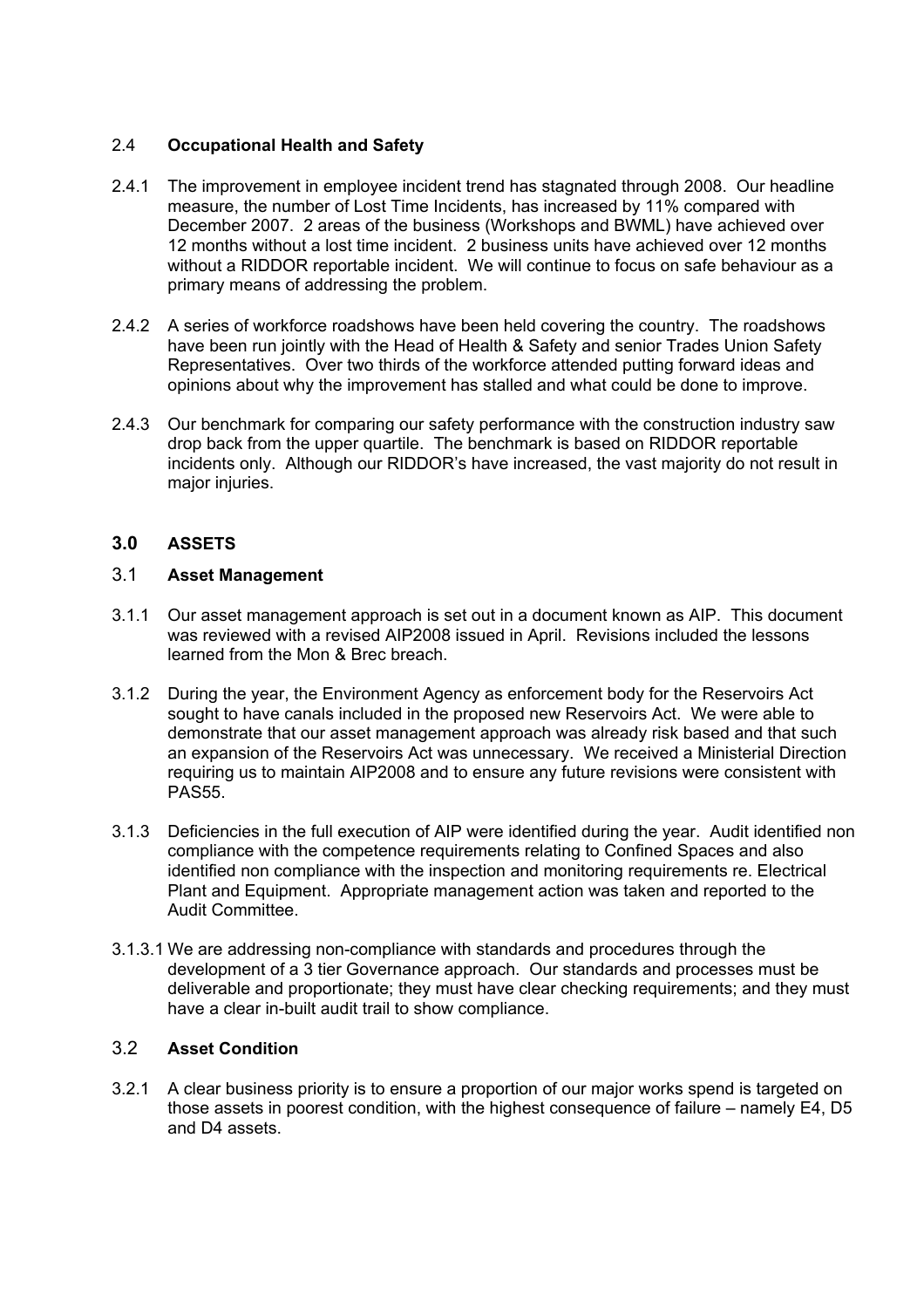- 3.2.2 Bridge 20 on the Trent & Mersey Canal partially collapsed when being crossed by a large tractor and trailer. The trailer fell into the canal, but fortunately there were no injuries. This failure was not related to asset condition, but was due to the bridge being overloaded. We are assessing the known and suspected use of our accommodation bridges to identify if there is a wider issue requiring business wide action.
- 3.2.3 There was a breach on the Stourbridge Canal on Sunday,  $7<sup>th</sup>$  September 2008. The assessment had a Principal Inspection in 2000 and was graded as Condition C with a Consequence of Failure of 1. The breach was caused as a result of a rapid rise in water level following a rain storm leading to an overtopping of a localised low spot in the towpath. The canal was re-opened on the  $18<sup>th</sup>$  December 2008.

### **4.0 VISITOR SAFETY**

### 4.1 **General**

- 4.1.1 The focus on Minimum Safety Standards has been a major initiative, impacting on public and customer safety. Each Business Unit now has a clear programme in place to meet the standards.
- 4.1.2 The audit of visitor risk assessments raised two areas of concern. The first was that not all assessors had received the specific training set out in our standard. The second was a concern that some business units did not have a clear programme to give confidence that deadlines would be met. These concerns have now been addressed.
- 4.1.3 There were 4 HSE reportable injuries to customers in 2008. 2 customers were taken to hospital following falls after stepping into potholes when mooring their boats. 1 customer was seriously injured when a section of walkway fell from a guillotine lock gate. In the most serious incident, a 15 year old girl lost both her lower legs after being crushed by a swing bridge. She was with a group of young people who had unlocked the bridge and were apparently swinging it open and closed. A police and HSE investigation found no serious issues with the bridge.
- 4.1.4 A customer reported to us that while operating a paddle, she had fallen into the lock approach and had been drawn through the paddle/culvert into the lock. This is an unusual, albeit serious, incident which was not reported for some time.
- 4.1.5 We decided to carry out a test to replicate the incident. We were able to establish that someone not wearing a lifejacket could, in certain circumstances, be drawn into and through the paddle/culvert. Whilst we did video the test, the quality of the video is poor and we have decided to repeat the test and record using better video equipment as this has important customer safety implications.

# 4.2 **Boating Incidents**

- 4.2.1 A series of cill related boat sinking incidents occurred in 2007 which prompted BW to conduct a program of placing warning signs and marking of lock cills during 2008.
- 4.2.2 There has been 1 report of a boat being sunk as a result of contact with a lock cill in 2008 and 4 near misses. This is a significant reduction on the alarming figure of 6 sinkings and 11 near misses during 2007.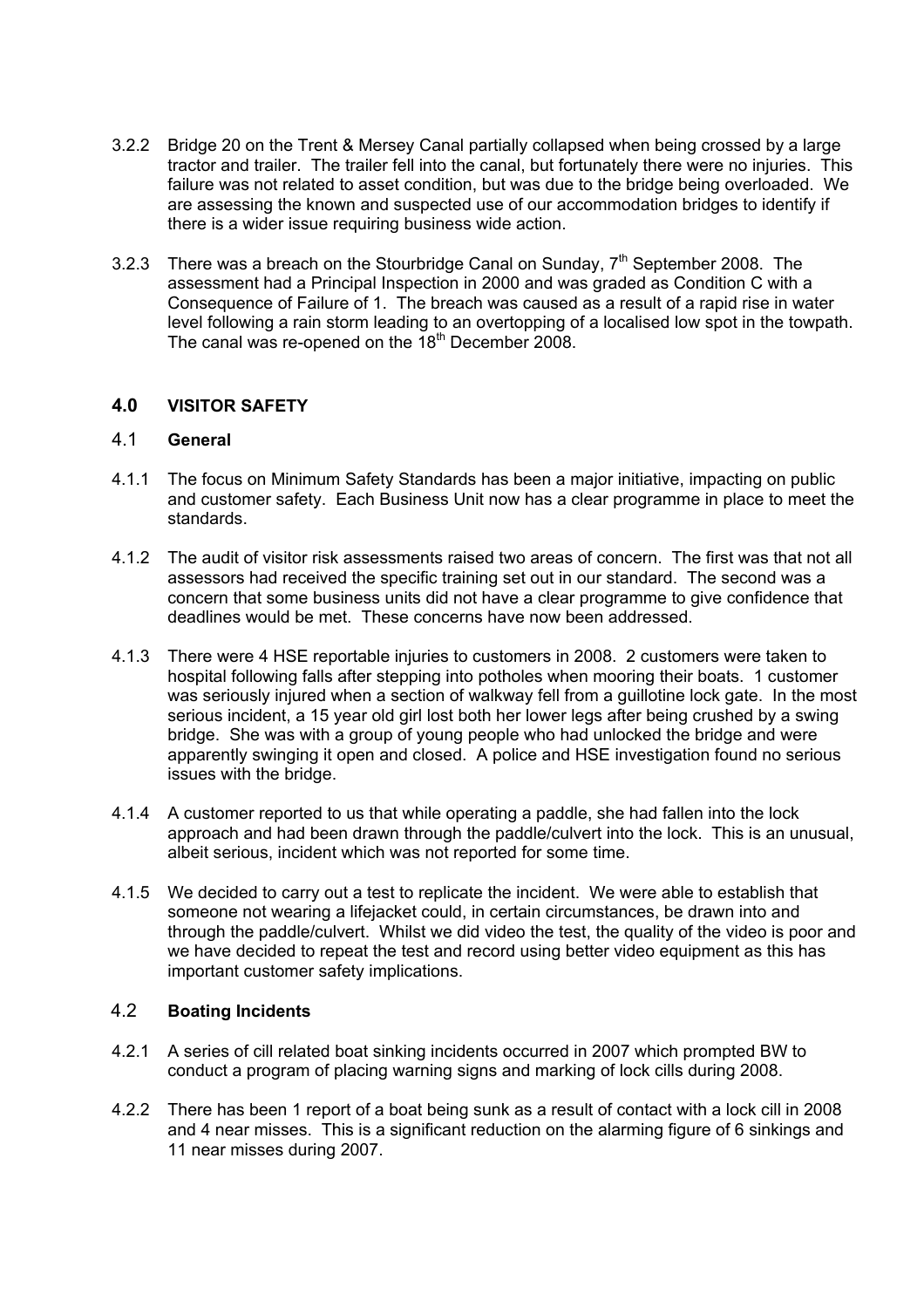## 4.3 **All Incidents**

- 4.3.1 The trend in incidents established over the past 2-3 years shows 15% of incidents reported by visitors are infrastructure related. A medium term goal of reducing this to 10% was set at the beginning of 2007. The Minimum Safety Standards take into account what was learnt from analysis of causes. Early signs are encouraging that this focus is starting to have an impact. The charts below indicate a reduction of infrastructure related visitor incidents in 2008 to 10.9% of incidents reported by Customers.
- 4.3.2 These are broken down as shown in the following pie charts. The following charts show the outcome of the analysis of the visitor incidents reported to BW in the first 9 months of 2008/9. 413 incidents occurred where loss, injury, or antisocial behaviour was reported by a customer. The percentage we identified following investigation which had an infrastructure related cause (i.e. a defect requiring remedial action) has dropped from an average of 15% in the period between 2004 and 2007 to 10.9% for the 9 months to December 2008.



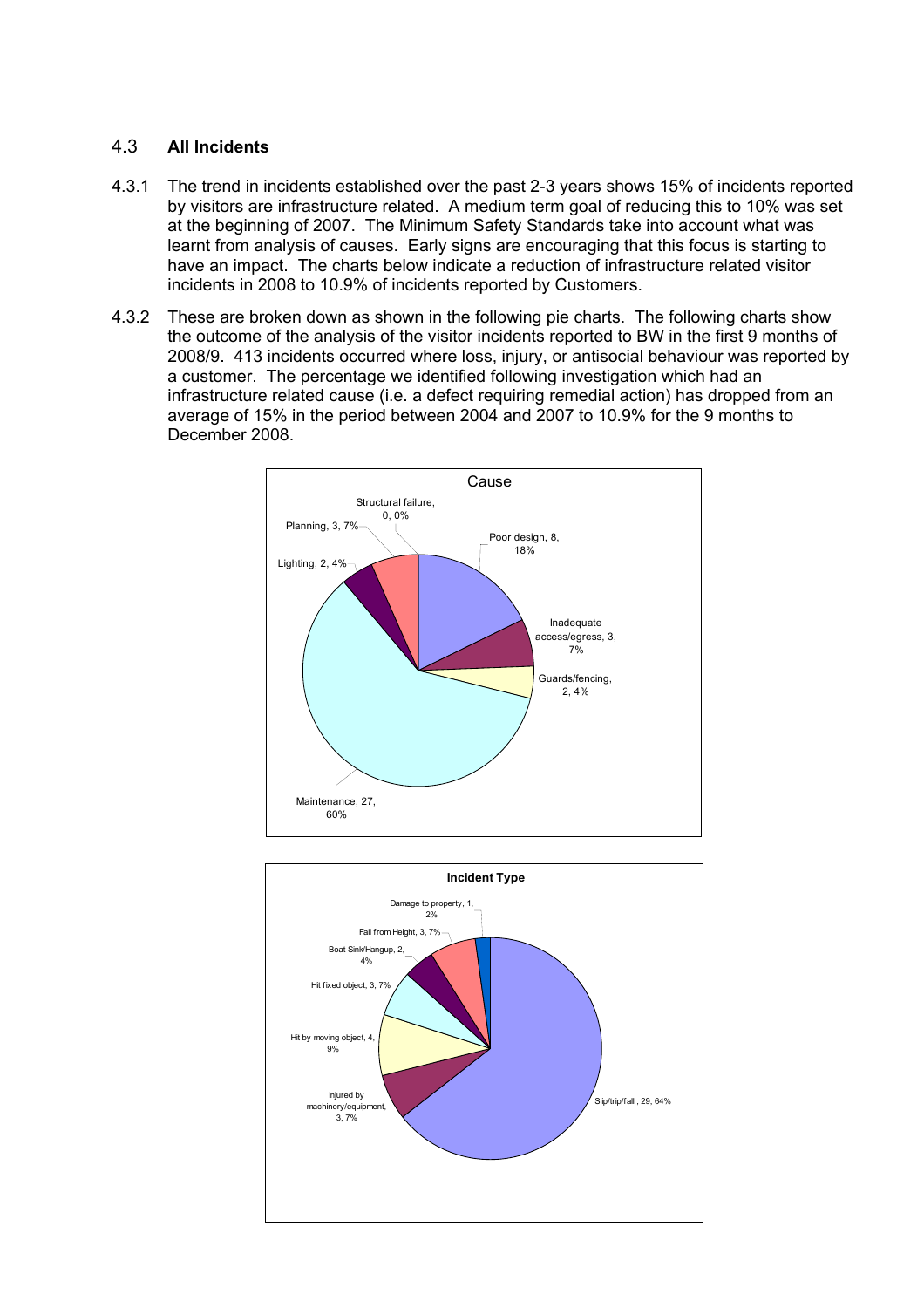

## 4.4 **Water related Fatalities**

4.4.1 The following chart shows the trend of water related fatalities. They cover all incidents of which BW are aware where the deceased was recovered from the water. BW conducts an initial investigation to identify whether there are contributory factors within the control of BW and for appropriate incidents we advise the Coroner's court of our interest in the events.



**Fatalities 1999 - 2008**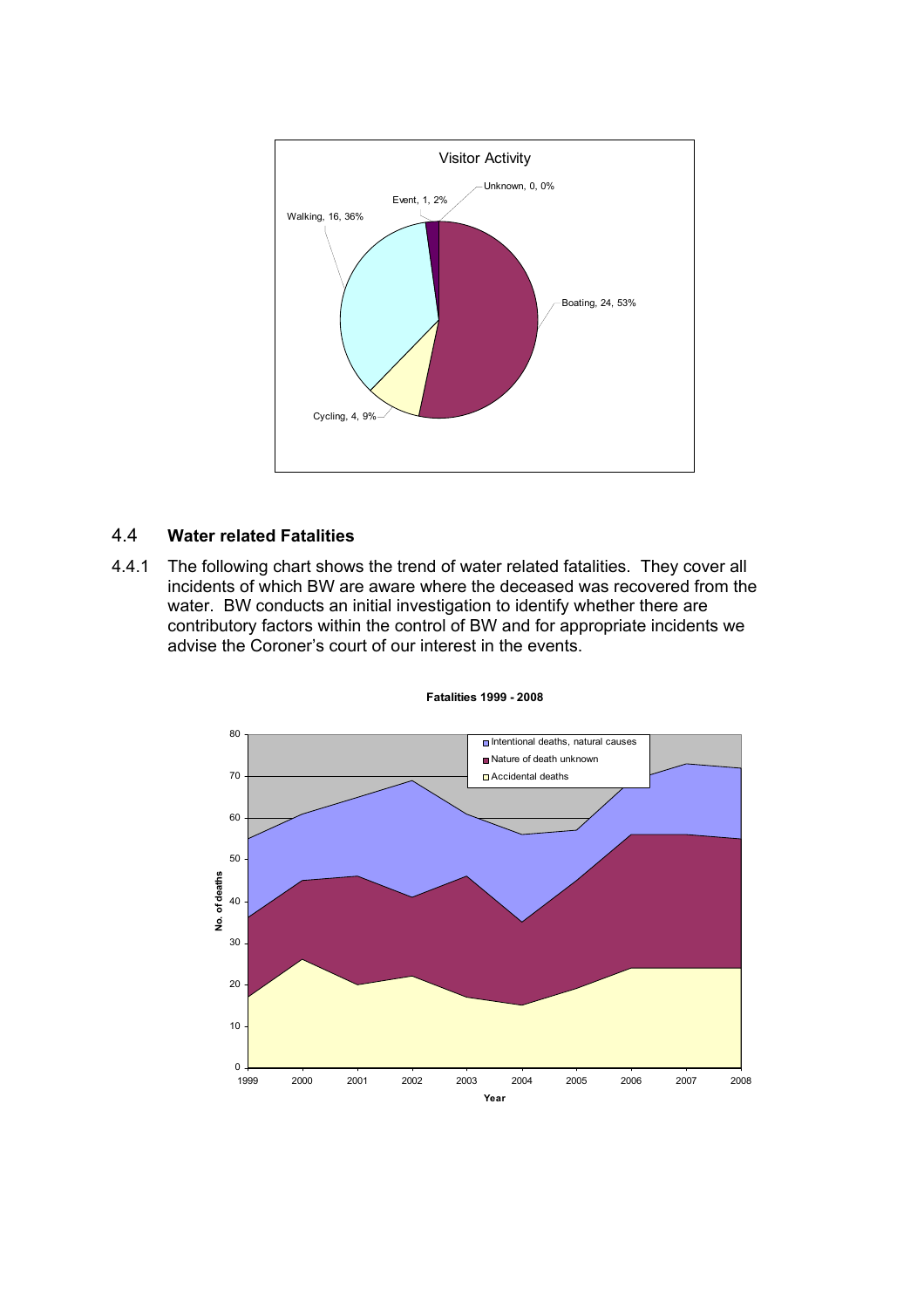### 4.4.2 72 deaths reported in 2008 :

- 24 Accidental
- 17 Intentional (includes suicides, crime and natural causes)
- 31 Unknown

| West Midlands                      |    |
|------------------------------------|----|
| <b>Wales &amp; Border Counties</b> | 6  |
| North West                         | 12 |
| London                             | 9  |
| South West                         | 6  |
| East Midlands                      | 12 |
| South East                         | 6  |
| Scotland                           | 10 |
| Yorkshire                          | 3  |
| BWML                               |    |
|                                    |    |

- 4.4.3 We can detect no underlying issue behind these figures. It is possible that the increase is a result of better reporting.
- 4.4.4 We have mapped the location of the incidents, but, again, have not been able to detect any locational or social links.

## **5.0 CONTRACTORS AND VOLUNTEERS**

### 5.1 **Contractors**

- 5.1.1 The Management of Contractors direction has been reviewed in light of the audit recommendations and experience within the business. The principal change is to introduce a category of contractor which will not need Achilles pre-qualification. In all other aspects they are managed as other contractors. These contactors will be restricted to low risk or short duration activities such as cleaning services, estate agency services and office equipment servicing.
- 5.1.2 There have been 2 'Lost Time' contractor injuries in 2008 :
	- 19/9/2008 An excavator driver working for Griffiths Civil Engineering & Construction was dismounting from a hydraulic excavator after completing pre start checks, when he fell backwards landing in the excavator bucket sustaining broken rib.
	- 28/11/2008 Apex construction, Lincoln Yard. An incident occurred which resulted in a machine slipping into the trench, with one track, which could have resulted in a total overturn of the machine, had it not got wedged in the trench. As a result, Gordon Nassau, the operator, sustained an injury to his ankle and is currently off work. The Contractor will be reporting this under RIDDOR as an over 3 day injury.

These incidents have been addressed with the contractor by BU Managers.

## 5.2 **Volunteers**

5.2.1 There are now 16 volunteer organisations assessed as competent to self supervise. This is an increase of 10 since 2007. The volunteer organisations vary in size from national groups like WRG to local canal societies. Equally, the range of activities for which they are deemed competent varies.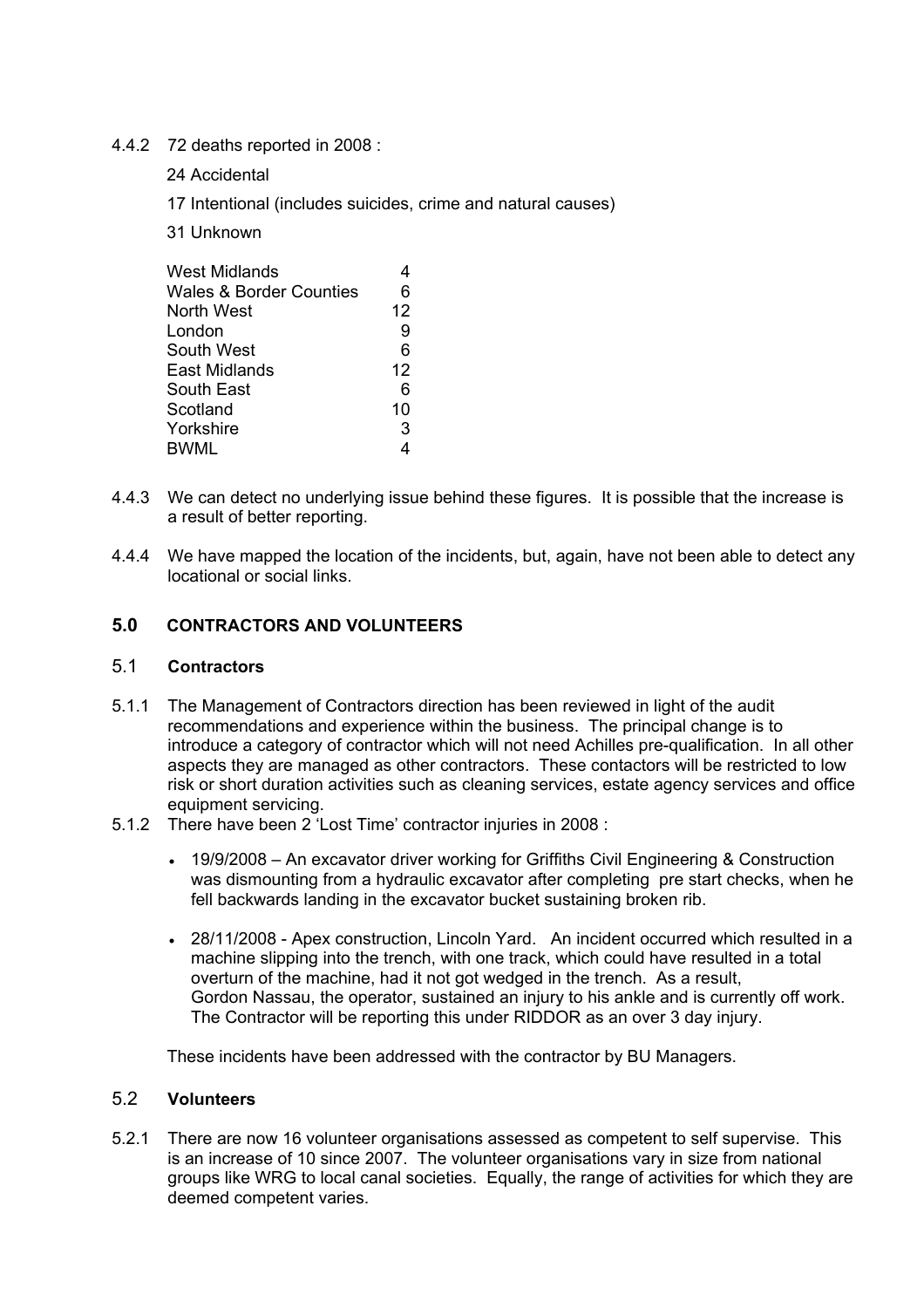- 5.2.2 Other volunteer activities are directly supervised by BW.
- 5.2.3 There have been no reportable injuries involving volunteers.

## **6.0 EMPLOYEE OCCUPATIONAL HEALTH AND SAFETY**

### 6.1 **Lost Time Incidents**

- 6.1.1 The Board is aware that our headline measure is now 'Lost Time' incidents rather than RIDDOR reportables. There has been no improvement in overall Lost Time Injuries during 2008 and a marked increase in Riddor reportable over 3 day injuries. It is worth noting, that BW has a low rate of Riddor "major injuries" i.e. those involving broken bones. Many of BW employee injuries are near their potential for harm. On benchmarks involving "major injuries" only BW is a very good performer.
- 6.1.2 In 2007, 17% of 'Lost Time' injuries were as a result of road traffic incidents. Road traffic incidents are not reportable under RIDDOR and were not recorded previously when tracking 'Reportables'. BW has a program of driver assessment and training to address this risk. During 2008, the situation improved with no Lost Time Injuries as a result of Road Traffic Incidents.
- 6.1.3 The overall trend in all types of injuries continues to be downwards when first aid cases and minor injuries are included (see charts below). During the workforce roadshows, the propensity to report was challenged, the workforce maintained that they were reporting incidents.
- 6.1.4 The workforce roadshows have been run jointly with the Head of Health and Safety and senior Trades Union Safety Representatives. Over two thirds of the workforce attended, putting forward ideas and opinions about why the improvement has stalled and what could be done to improve. In the coming weeks, the information gathered will be reviewed and a proposal for action put to the National H&S Committee.

### 6.1.5 **Progress against Targets 2008/9**

- 25% reduction in Lost Time Injuries to B.W. employees (start point 25 for 12 months to March 2008) - *20 % increase*
- 25% reduction in Manual Handling Injuries (start point 37 for 12 months to March 2008*) - progress 28 for 12 months to December 2008 - 24% reduction*
- 25% reduction in Slip/Trip/Fall Injuries (start point 44 for 12 months to March 2008) *progress 48 for 12 months to December 2008 – 8% Increase*
- 400 Worksite Safety Inspections by SMT members *progress to the end of December 2008 - 566 inspections & 341 behavioural safety discussions recorded.*
- Achieve 75% of visitor risk assessment plan *66% reported complete (subject to audit)*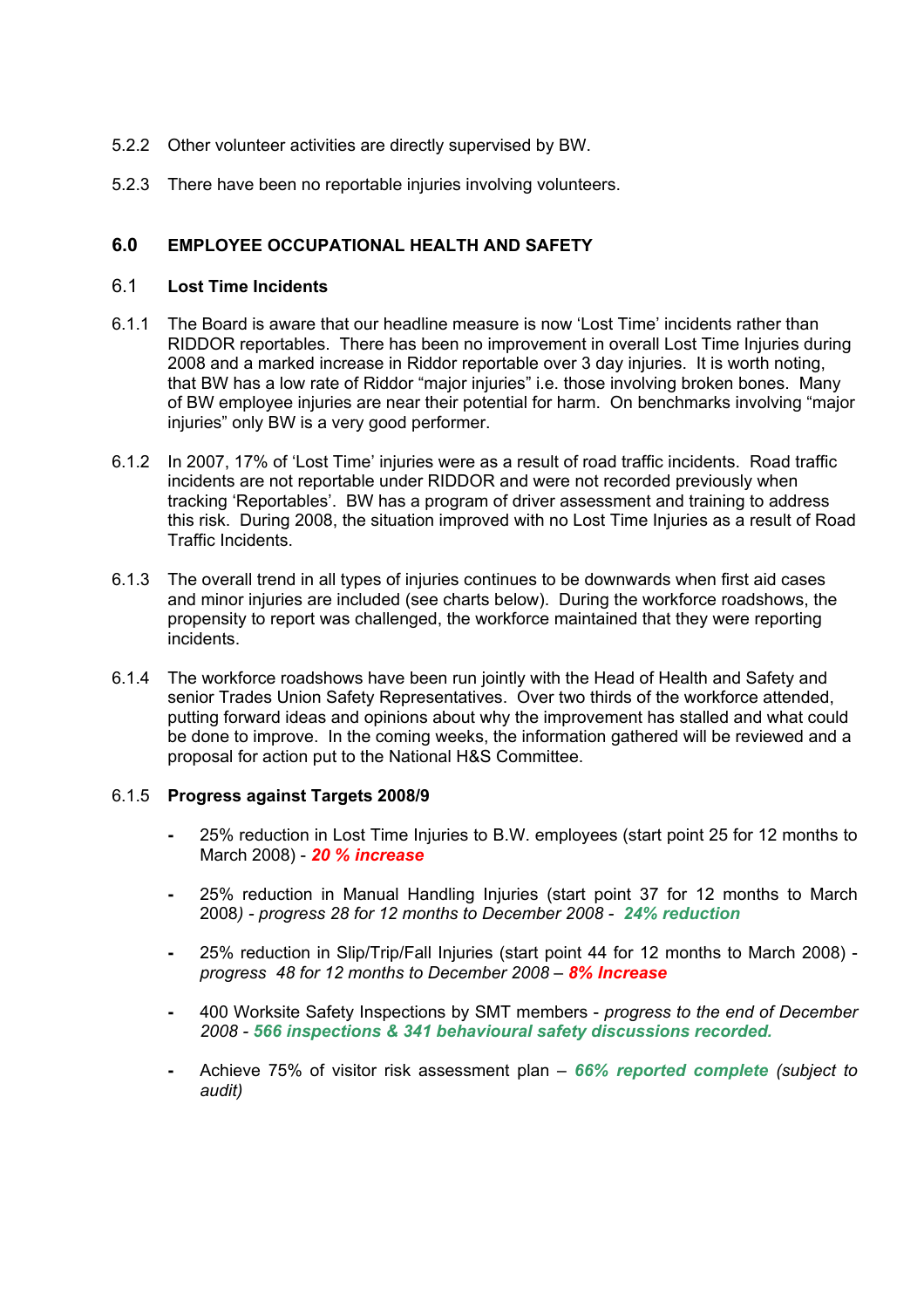#### 6.2 **Performance Statistics**



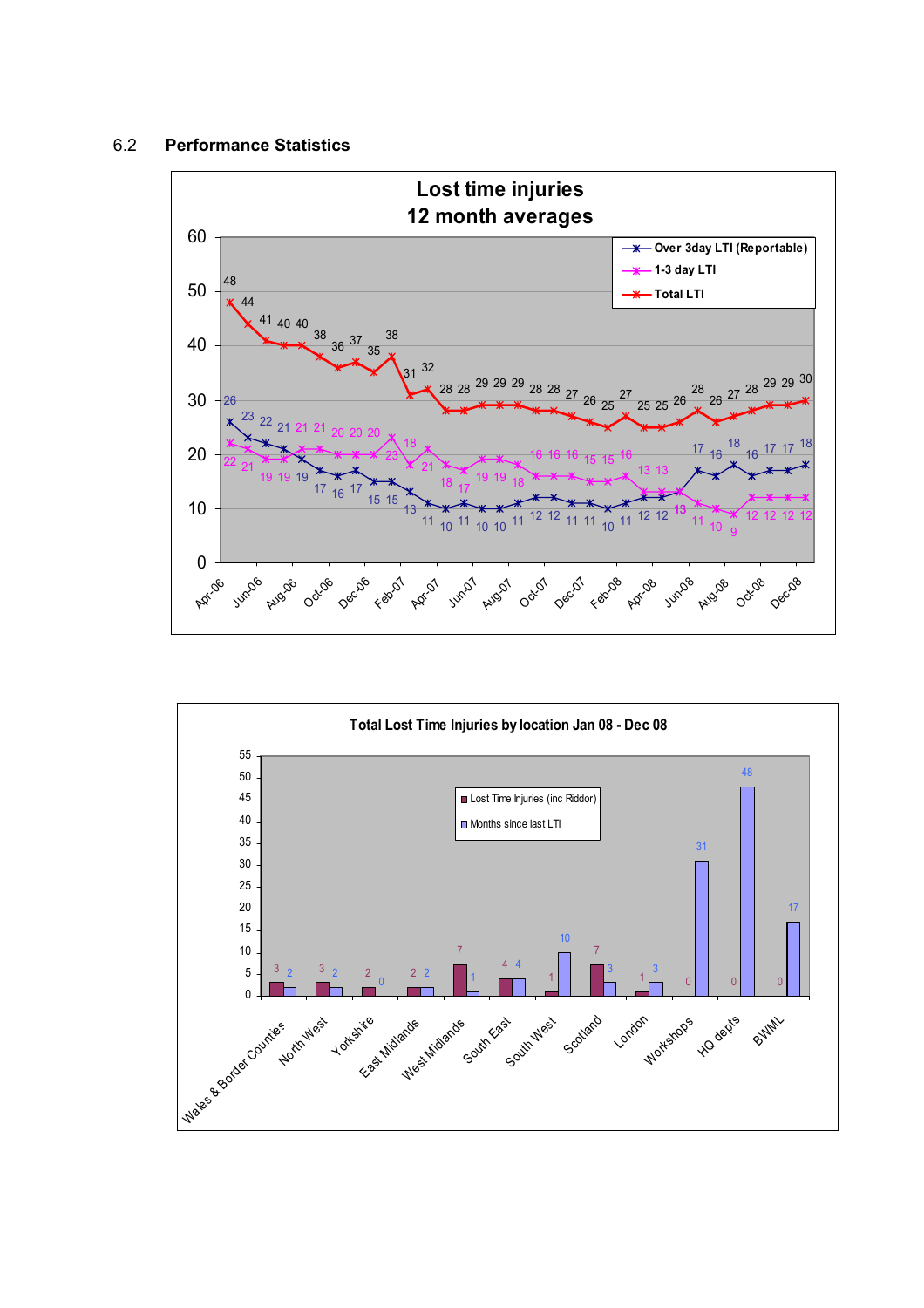